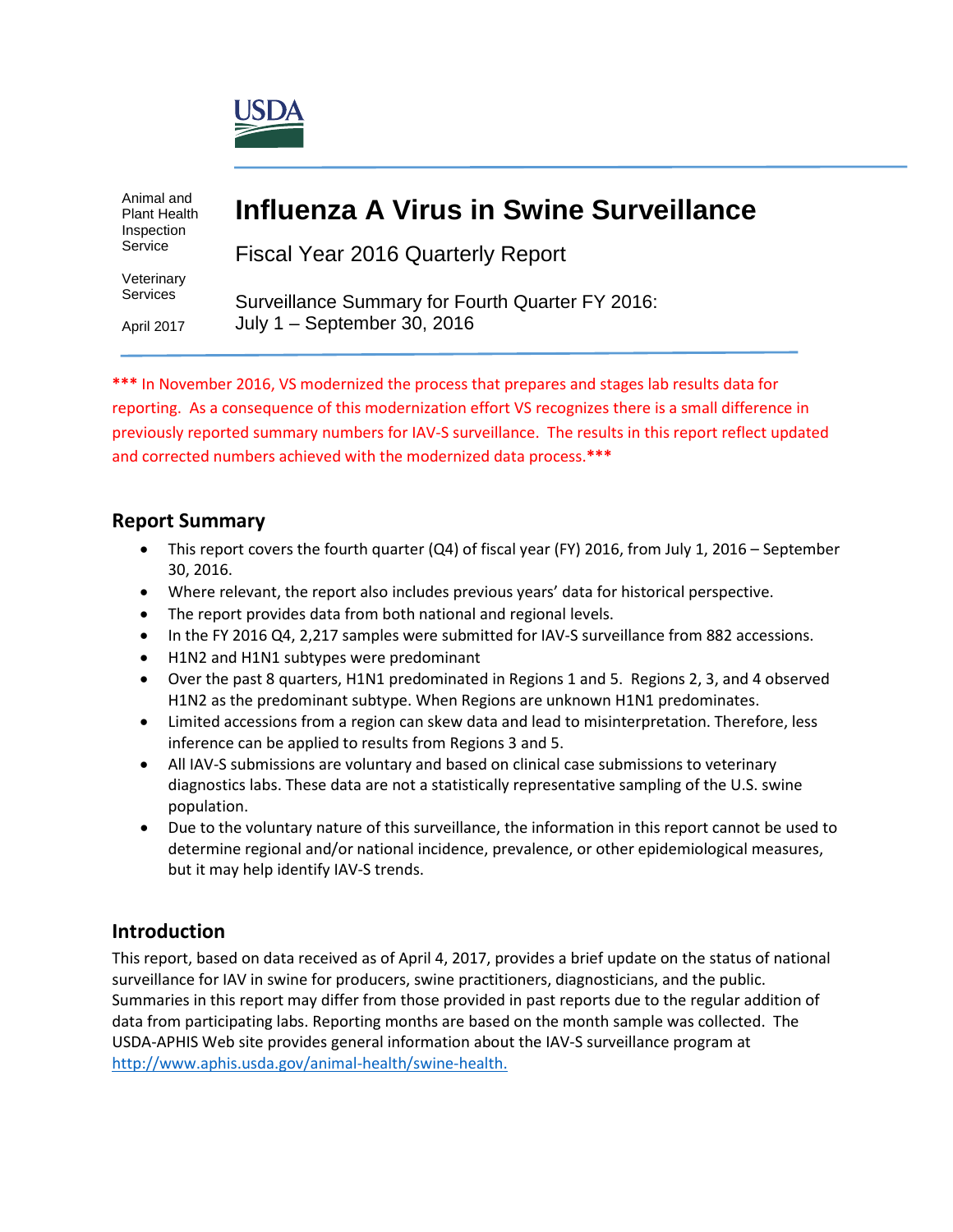The IAV-S surveillance program is voluntary and, as a result, the accessions and samples submitted represent a subset of the swine population. Samples submitted should only be collected from animals displaying influenza-like illness. Due to its voluntary nature, this surveillance system does not entirely represent the total U.S. domestic swine population. Therefore, the data cannot be used to determine IAV-S prevalence or other epidemiologic measures in the swine population. However, the data may help identify trends in influenza in swine.

When the submitter does not report relevant information, data are recorded as "unknown." Summaries in this report may differ from those provided in past reports due to the ongoing addition of data from participating labs. Reporting months are based on the month when the sample was collected.

A laboratory accession is generally a set of samples collected at a single premises on a single day and received at the laboratory. A maximum of 10 samples of any kind is allowed per accession for reimbursement under the USDA IAV-S system. However, no more than five of the 10 samples may be oral fluid for any given accession. This does not prevent additional samples from being tested at the owner's expense. While a nasal swab or lung tissue sample represents a single animal within the herd, a single oral fluid sample may represent one to two pens of animals in a herd. A positive sample status is based on the screening real-time reverse transcriptase polymerase chain reaction (rRT-PCR). The subtype result is based on the rRT-PCR based subtyping assays. Virus isolation (VI) and sequencing are only attempted on rRT-PCR positives meeting criteria listed below. Phylogenetic analyses are based on successful sequencing results, with sequences deposited into GenBank, the public sequence database.

### **Program Updates**

### **IAV-S surveillance program review**

Summaries of the APHIS-Policy and Program Development Assessment and the Technical Assessment of the IAV-S surveillance program are available online at: <http://www.aphis.usda.gov/animal-health/swine-health-surveillance>

### **IAV-S Surveillance Objectives**

USDA's National Surveillance Plan for Swine Influenza Virus in Pigs (July 2010) describes the current surveillance system for IAV-S in detail. The surveillance objectives are to:

1. Monitor genetic evolution of endemic IAV in swine to better understand endemic and emerging influenza virus ecology;

2. Make influenza isolates from swine available for research and to establish a data management system to facilitate genetic analysis of these isolates and related information; and

3. Select proper isolates for the development of relevant diagnostic reagents, updating diagnostic assays, and vaccine seed stock products.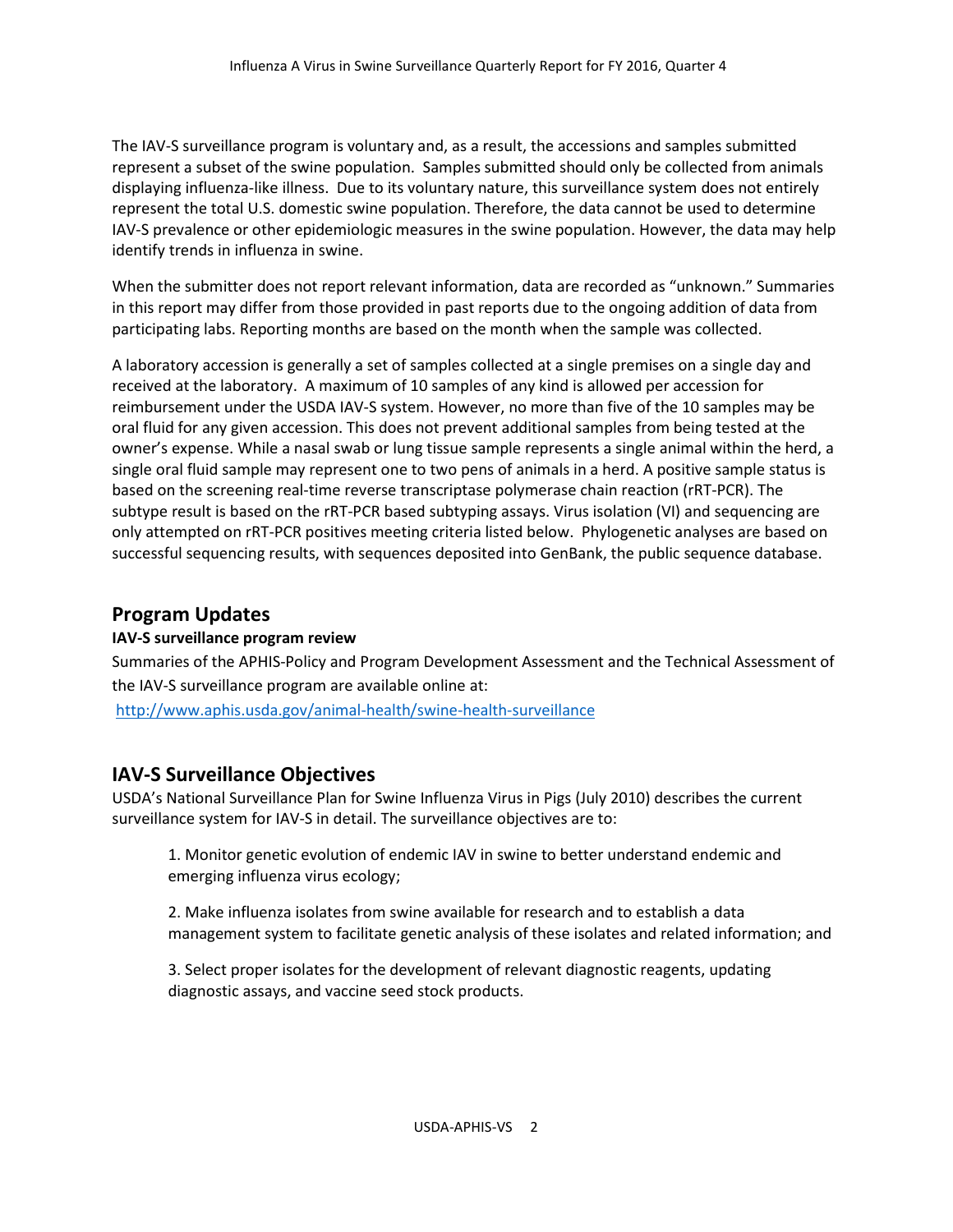### **Objective 1. Monitoring Genetic Evolution of Endemic IAV in Swine to Better Understand Endemic and Emerging Influenza Virus Ecology**

Objective 1 is met by voluntary laboratory submissions to NAHLN laboratories; select samples undergo further analysis by the National Veterinary Services Laboratories (NVSL) for VI and submission banking. USDA's Agricultural Research Service (ARS) National Animal Disease Center (NADC) provides phylogenetic analysis for select isolates under a cooperative agreement with USDA-APHIS-VS.

### **National Surveillance Data Summary**

The total number of accessions and samples submitted continues to rise over time. For FY 2016's fourth quarter, 2,217 samples were tested from 882 accessions (Figure 1) for a fiscal year-to-date total of 23,279 samples and 7,528 accessions. Figure 2 shows the overall increasing trends in total accessions, PCR positive accessions, subtyped accessions and VI positive accessions.



**Figure 1. Number of IAV-S laboratory accessions and samples tested in swine FY 2011 through FY2016 Q4.**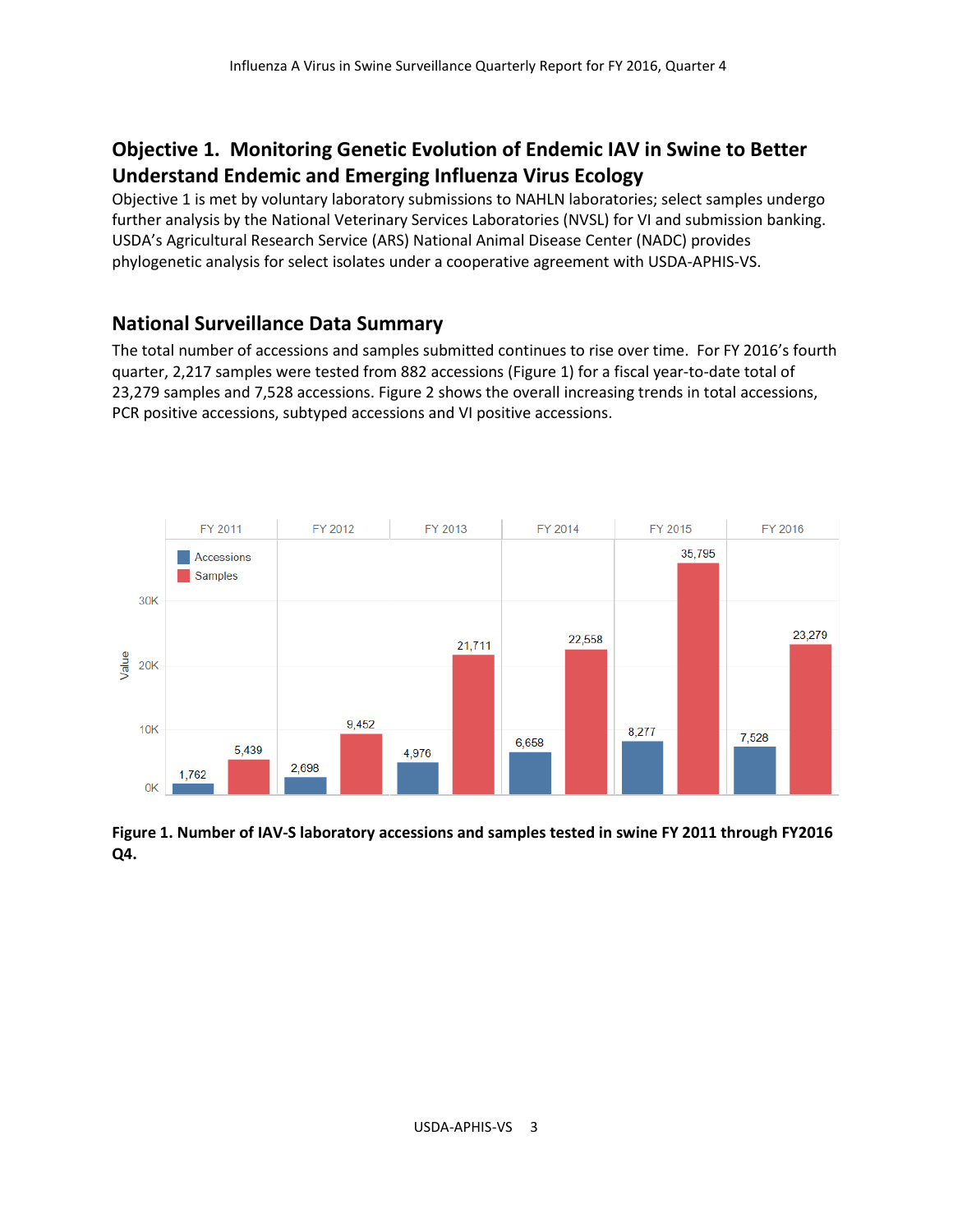

**Figure 2. Accessions submitted, subtyped accessions, positive accessions, and VI positive accessions over time with trend lines, FY 2011 through FY2016 Q4.**

Figure 3 shows the number of subtype detections in FY 2016 Q4. The total number of samples subtyped was 158, including 59 H1N1, 62 H1N2, 36 H3N2, 0 H3N1, and one mixed.

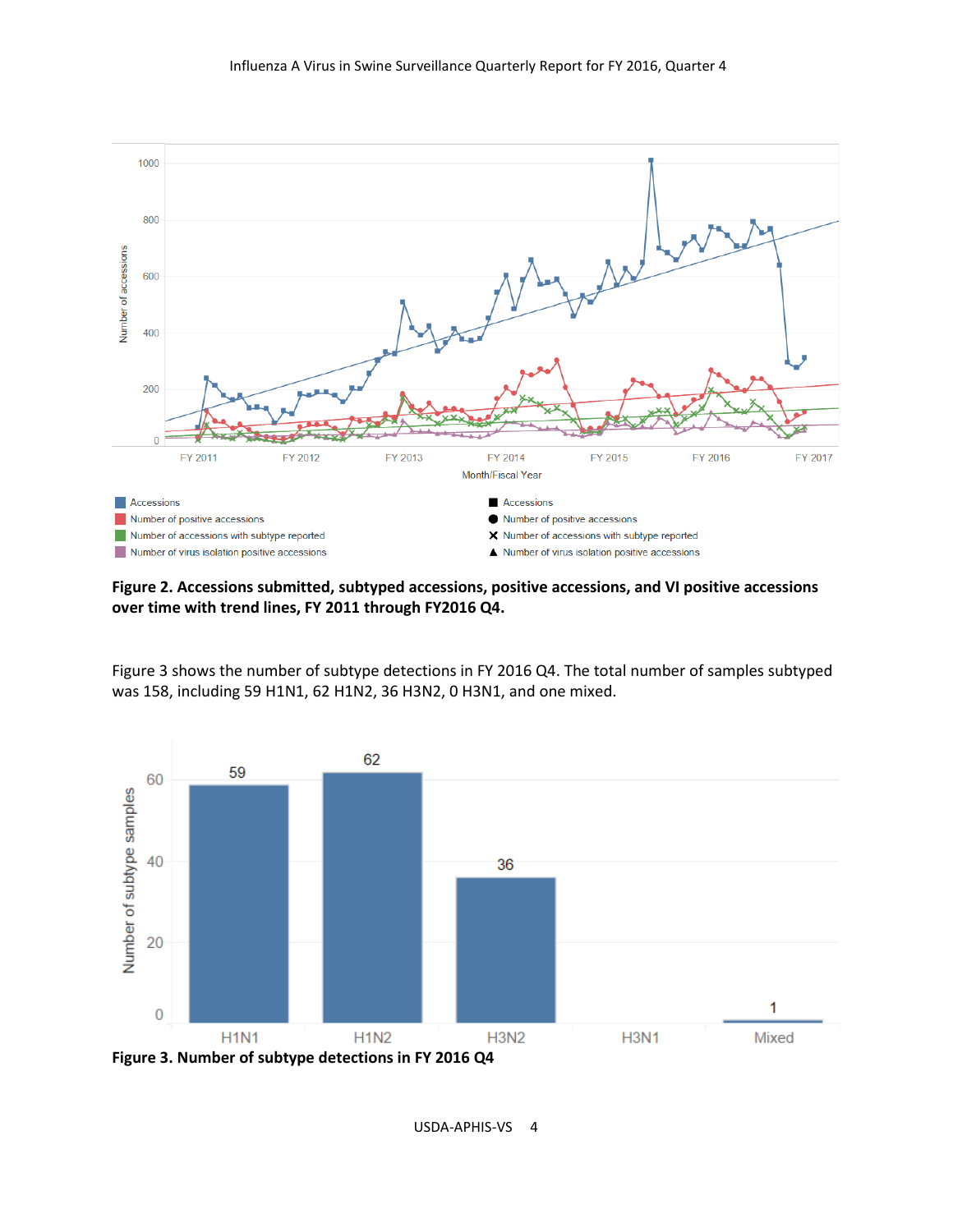

Figure 4 breaks down accessions by subtype rRT-PCR from FY 2010 to FY 2016 Q4. H1N1 remains the major subtype over the course of the surveillance; however, H1N2 and H3N2 detections have increased substantially since 2012 and H1N2 jumped to the common subtype in the first, second, and third quarters.

Figure 5 displays the number of VIs attempted, the number of those attempts that were positive, and the number of positive VIs that are submitted to GenBank.



**Figure 5. Number of virus isolations attempted, positive virus isolations, and GenBank submissions from FY 2012 through FY 2016 Q4**

USDA-APHIS-VS 5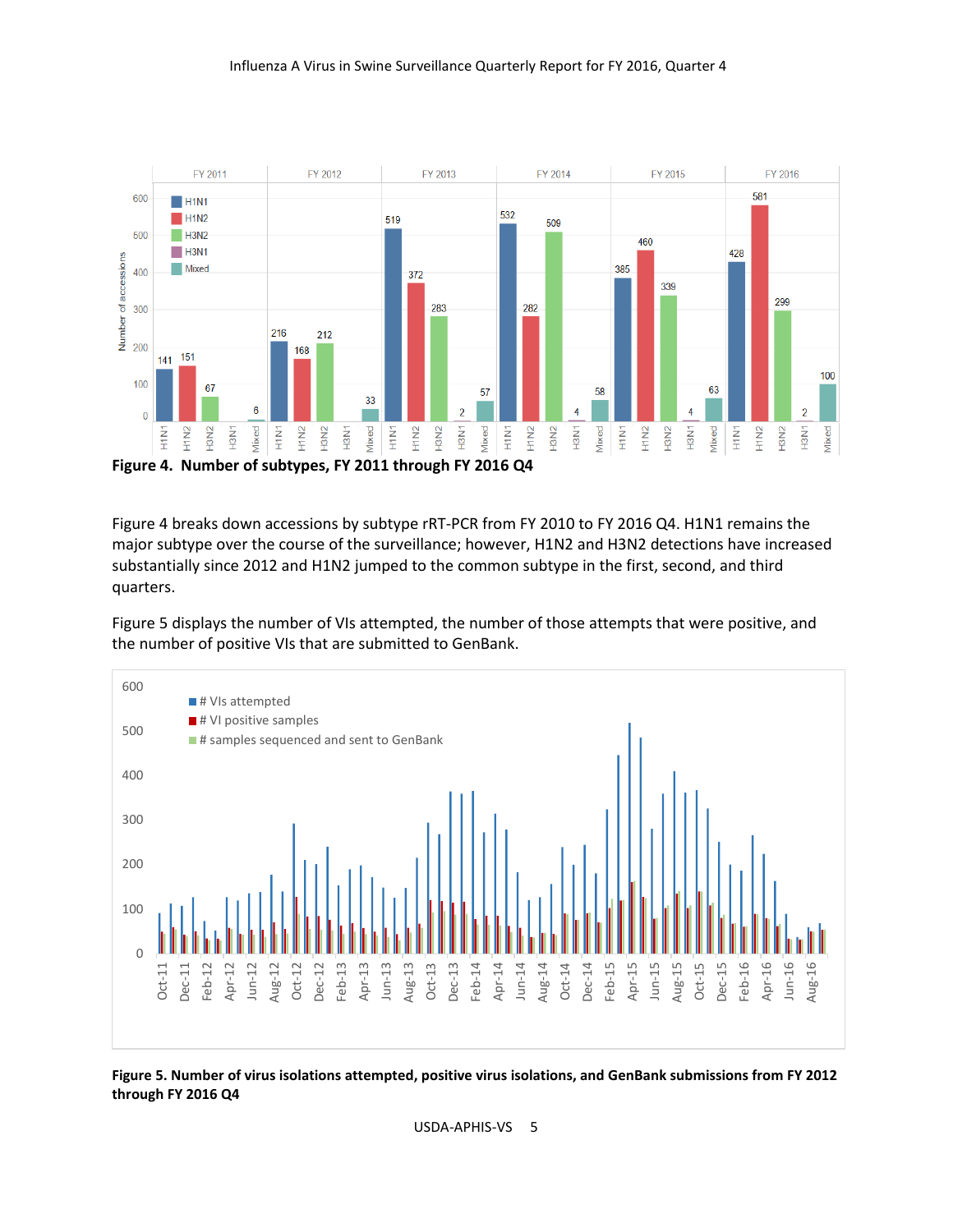When accessions were evaluated by age-class for the first quarter, the following observations were noted. H1N2 was the most common subtype among Suckling while H1N1 was the most common subtype among Nursery. H1N1 was the most common subtype among Grower/Finishers. Sow/Boar had limited testing, with one occurrence of H1N1, one occurrence of H1N2, zero of H3N1, one of H3N2, and zero of mixed. Among accessions for which the age class was unknown or not recorded, H1N2 was the predominant subtype (Table 1). When looking at specimen type submitted, lung and lung swabs were the predominant accession type. Lung and lung swab samples are the most successful at providing positive virus isolation and submission to GenBank (Table 2).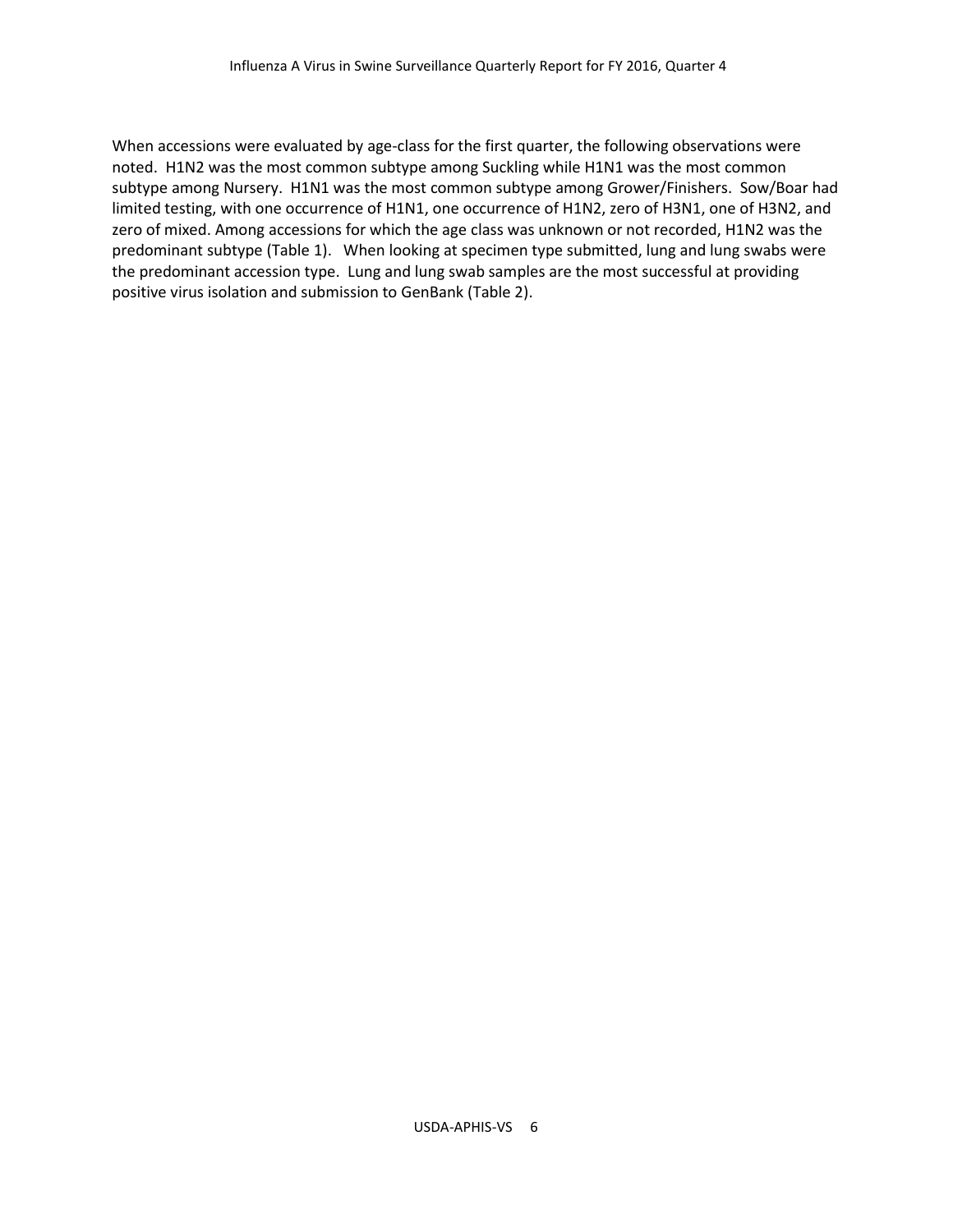Tables 1 and 2 provide a breakdown of subtype by production class and specimen type.

Table 1. Number of positive accessions tested for IAV-S by age class and by viral subtype, Q4 FY 2016.

| Age Class (group)    | Number of<br>accessions with<br>subtype reported | Number of H1N1 | Number of H1N2 | Number of H3N1 | Number of H3N2 | Number of Mixed |
|----------------------|--------------------------------------------------|----------------|----------------|----------------|----------------|-----------------|
| Suckling             | 31                                               |                | 15             |                |                |                 |
| Nursery              | 58                                               | 22             | 21             |                | 13             |                 |
| Grower/Finisher      | 49                                               | 24             |                |                |                |                 |
| Sow/Boar             |                                                  |                |                |                |                |                 |
| Not Recorded/Unknown | 19                                               | 4              |                |                |                |                 |

## Table 2. Number of positive accessions tested for IAV-S by specimen type and by viral subtype, Q4 FY 2016.

| Specimen Type<br>(group) | Number of<br>accessions<br>with subtype<br>reported | Percent of<br>subtyped<br>accessions<br>with positive<br>virus isolation | Number of<br><b>H1N1</b> | Number of<br><b>H1N2</b> | Number of<br><b>H3N1</b> | Number of<br><b>H3N2</b> | Number of<br>Mixed | Number of<br>samples<br>sequenced<br>and sent to<br>GenBank |
|--------------------------|-----------------------------------------------------|--------------------------------------------------------------------------|--------------------------|--------------------------|--------------------------|--------------------------|--------------------|-------------------------------------------------------------|
| Lung                     | 148                                                 | 88%                                                                      | 56                       | 55                       | 0                        | 35                       |                    | 130                                                         |
| Nasal or Nasal Swab      | 10                                                  | 60%                                                                      | 3                        |                          | 0                        | 0                        |                    | 6                                                           |
| <b>Oral Fluids</b>       |                                                     | 100%                                                                     |                          | 0                        | 0                        |                          |                    |                                                             |
| <b>Other Specimens</b>   |                                                     | $0\%$                                                                    | 0                        | 0                        | 0                        |                          |                    |                                                             |

\*Accessions may include samples with multiple specimen types. In these cases, individual accessions are counted in more than one specimen type category.

\*\*Other includes specimen types recorded as swab, mixed tissue, or unknown.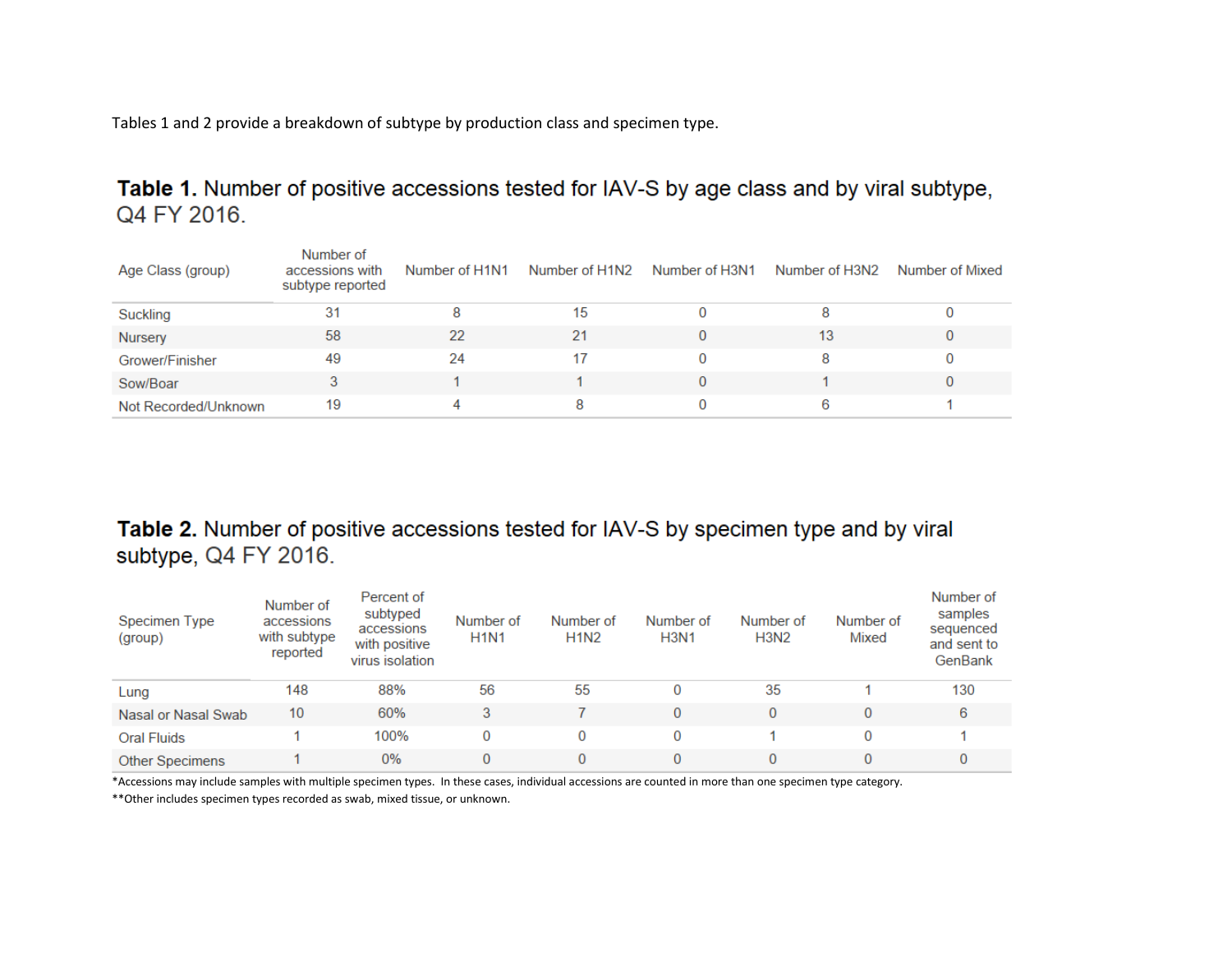## **Regional surveillance data**

In this section, we present data in five different regions (Figure 6) to parse the analysis across regions. These regions are based on current USDA administrative districts for simplicity; these divisions do not represent specific industry distribution. Submissions are voluntary, as is any identifying information accompanying the submission (except the State of animal origin), and therefore no sampling strategies can be applied to the regions.



**Figure 6. A map of the regions for national IAV-S surveillance**

#### **Summary of Regional Data from ARS**

#### **Table 3. Summary of predominant subtypes in each region for FY 2015 Q1 through FY 2016 Q4**

| Most Predominant HA/NA phylo-types overall: |                                    |                                     |  |  |  |
|---------------------------------------------|------------------------------------|-------------------------------------|--|--|--|
| H1N1 (Gamma H1/Classical N1)                | H1N2 (Delta1 H1/2002-N2)           |                                     |  |  |  |
| H1N2 (Delta2 H1/1998-N2)                    | H3N2 (IV-A H3/2002-N2)             |                                     |  |  |  |
|                                             |                                    |                                     |  |  |  |
| Region 1 (Total HA/NA: 414)                 | Region 2 (Total HA/NA: 967)        | Region 3 (Total HA/NA: 146)         |  |  |  |
| Gamma H1/Classical N1                       | Most diversity of all regions      | Delta1 H1/2002-N2                   |  |  |  |
| IV-A H3/2002-N2                             | Gamma H1/Classical N1              | Gamma H1/Classical N1               |  |  |  |
| Delta2 H1/1998-N2                           | Delta1 H1/2002-N2                  | IV-A H3/2002-N2                     |  |  |  |
|                                             | IV-A H3/2002-N2                    | Human-H3/2002-N2 and classical N1   |  |  |  |
| Region 4 (Total HA/NA: 179)                 | Low frequency but consistent       | Low frequency but consistent        |  |  |  |
| Delta1 H1/2002-N2                           | detections of IV-E H3/2002-N2,     | detections of IV-B H3/2002-N2, Beta |  |  |  |
| IV-A H3/2002-N2                             | delta2 H1/1998 N2, IV-B H3/2002-N2 | H1/Classical N1, Pdm H1/Pdm N1      |  |  |  |
| Gamma H1/Classical N1                       |                                    |                                     |  |  |  |
| Pdm H1/Pdm N1                               |                                    |                                     |  |  |  |
| Low frequency but consistent                | Region 5 (Total HA/NA: 6)          |                                     |  |  |  |
| detections of Delta2 H1/1998-               | Two Iv-B H3/2002-N2                |                                     |  |  |  |
| N2 and Beta H1/2002-N2, Alpha               | Two IV-A H3/2002-N2                |                                     |  |  |  |
| H <sub>1</sub> /2002-N <sub>2</sub>         | One Delta1 H1/Classical N1         |                                     |  |  |  |
|                                             | One Gamma H1/ Classical N1         |                                     |  |  |  |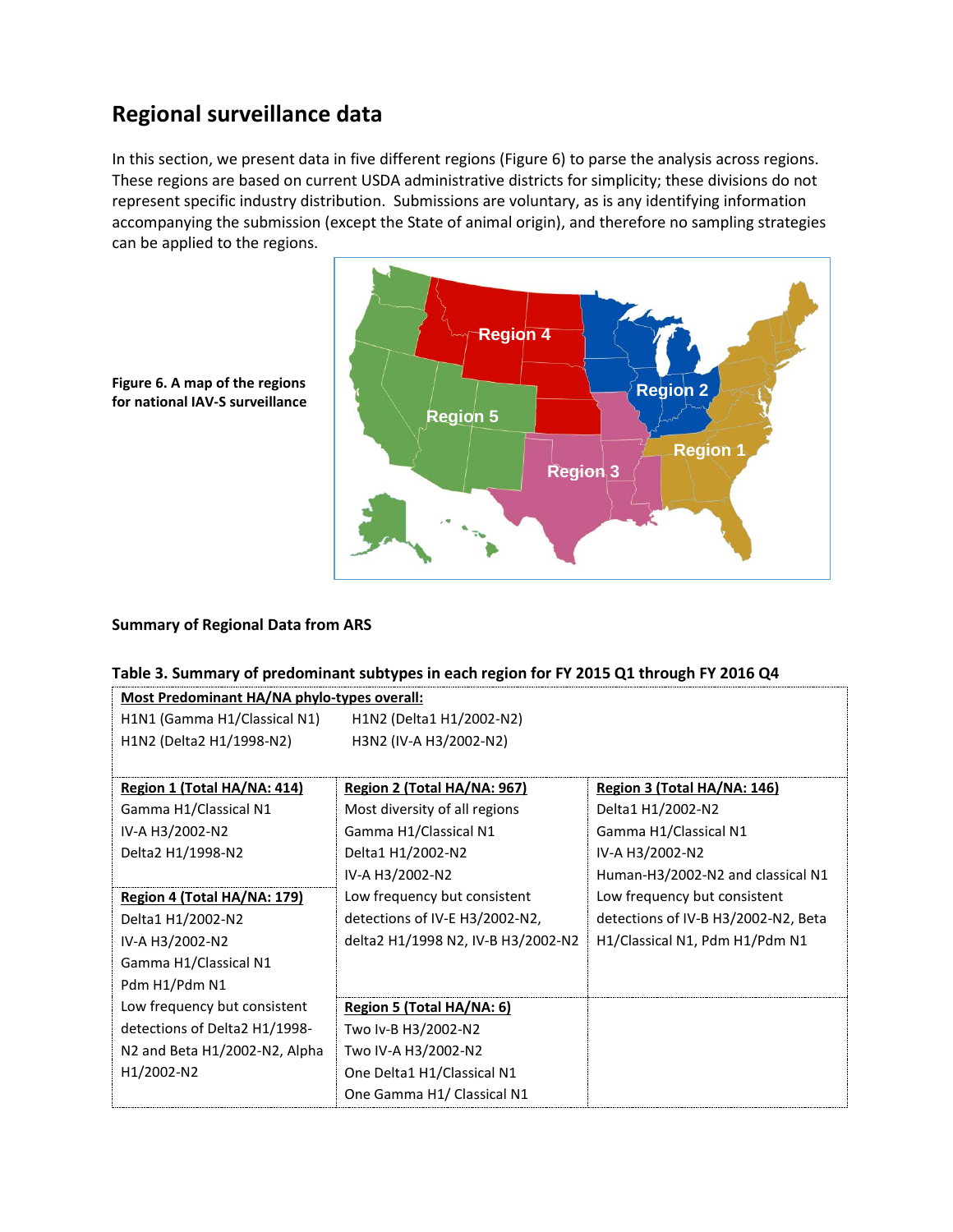Figure 7 shows the distribution of rRT-PCR subtyped accessions among the five regions for Q4 FY 2014 through Q4 FY 2016. Region 1, 2, 3, and 4 demonstrate H1N2 as the predominant subtype. Region 5 and regions reported as "unknown" saw H1N1 as the predominant subtype.



### **Figure 7. Distribution of rRT-PCR subtyped accessions among the five regions FY 2014 through FY 2016 through Q4**

### **Regional phylogenetic analysis**

#### **Phylogenetic analysis of sequences from the IAV-S surveillance system**

Phylogenetic analysis of gene sequences of the influenza A virus in swine is conducted to further examine the genetic changes that occur in HA, NA, and M genes of this rapidly changing virus. Through collaboration with ARS, a dataset<sup>1</sup> of 137 isolates with published sequences in GenBank was characterized by phylogenetic analysis in Q4 FY 2016. This analysis provides information on the genetic diversity and evolution patterns of influenza in swine and allows for inferences about population and/or vaccine immunity.

<span id="page-8-0"></span> $1$  The ARS dataset is comprised of IAV-S surveillance isolate sequences that were posted in Genbank. This represents only a subset of the complete IAV-S surveillance dataset that includes PCR diagnostic test-based results as well as sequencing results. Therefore, ARS dataset results, such as subtype percentages, differ from the complete IAV-S dataset results provided in other sections of this report.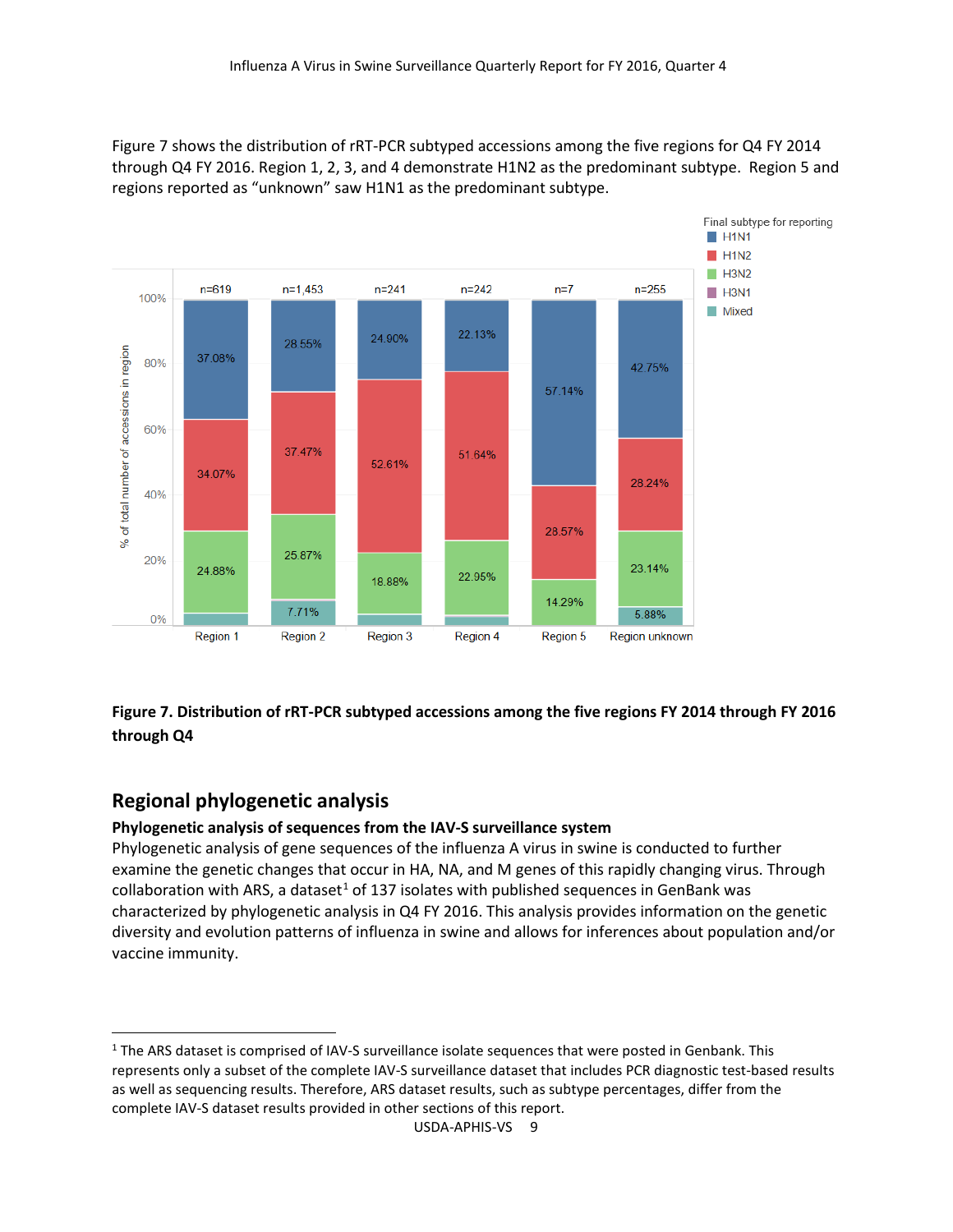The following series of bar charts parses the data into an approximately 2-year window by quarters and subtypes for each region, followed by charts further parsing the H1 and H3 subtypes into phylogenetic clades. Regional charts depicting the various combinations of HA and NA are available in Appendix 1.



#### **Figure 8. Virus type by region 2-year summary Q1 FY 2015 to Q4 FY 2016**

Figure 8 demonstrates the four subtypes H1N1, H1N2, H3N1, H3N2, and mixed subtypes across the five regions. Regions 1 and 2 reported the most submissions, with a mixture of mostly H1N1, H1N2, and H3N2. Limited accessions from a region can skew data and lead to misinterpretation and therefore, less inference can be applied to results from Regions 3, 4, and 5.

#### **National phylogenetic HA gene information**

HA genes from H1 subtype viruses are classified as alpha, beta, gamma, delta-1, delta-2, or pandemic H1N1 2009 (H1N1pdm09) phylogenetic clades based on a previously published nomenclature system. Similarly, H3 subtype viruses are classified as Cluster IV, Cluster IV-A, Cluster IV-B, Cluster IV-C, Cluster IV-D, Cluster IV-E, Cluster IV-F, or human-like.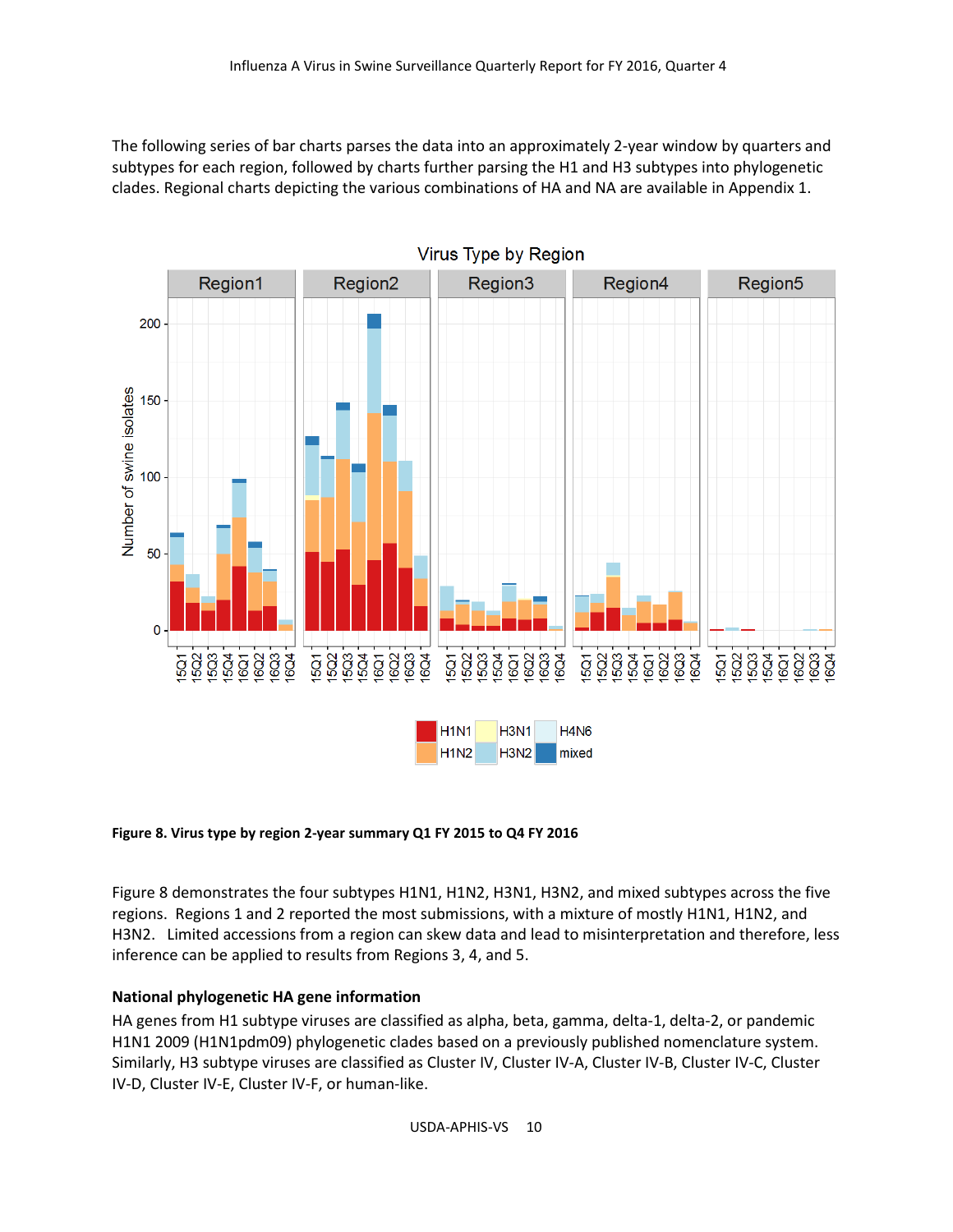In the H1 subtypes (see Figure 9), there continued to be detections of alpha with 2 aa deletions (n=3). Delta 1, delta 2 and gamma viruses are the predominant H1.



H1 phylo-cluster by Region

**Figure 9. H1 phylo-cluster by region – 2-year summary Q1 FY 2015 to Q4 FY 2016**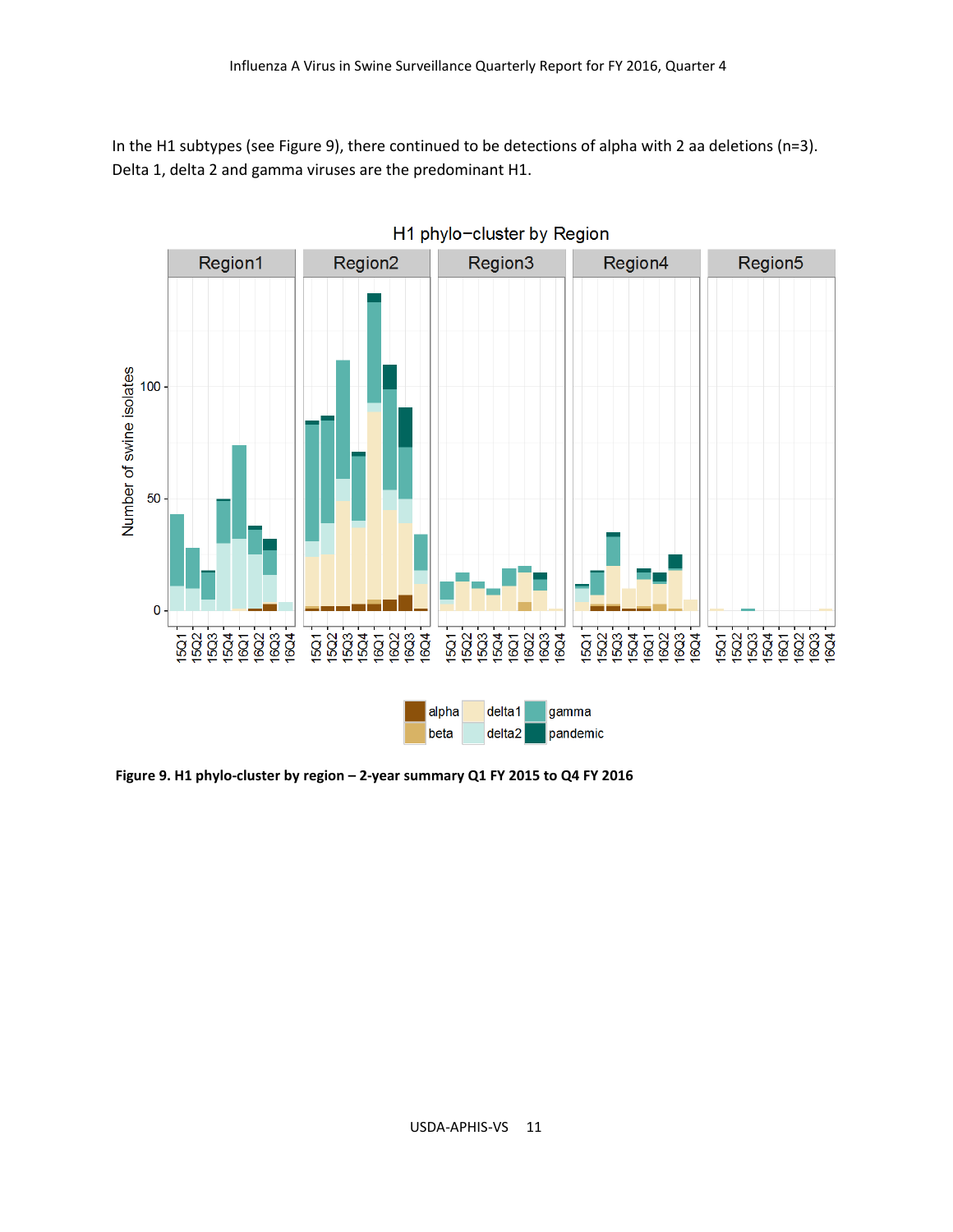

**Figure 10. H3 phylo-cluster by region, 2-year summary Q4 FY 2014 to Q4 FY 2016**

Cluster IV-A, Human-like H3, and Cluster IV-B are the predominant H3 in Q4 FY 2016. Hu-like H3 rose from 26% of H3 isolates in Q1 and Q2 to 46% in Q3 and Q4

#### **National phylogenetic NA gene information**

In Q4 FY 2016, both the N1 and N2 subtypes are found in circulating swine viruses. Classical N1 was found exclusively in Q4 compared to pdm-N1. The 2002-lineage N2 represents 80% of N2 collections. The 1998-lineage N2 is most frequently paired with the delta2 H1.

#### **National phylogenetic information M gene**

All M detections were of the H1N1pdm09 M gene. M genes are no longer routinely sequenced. There were five M gene sequences in Q4.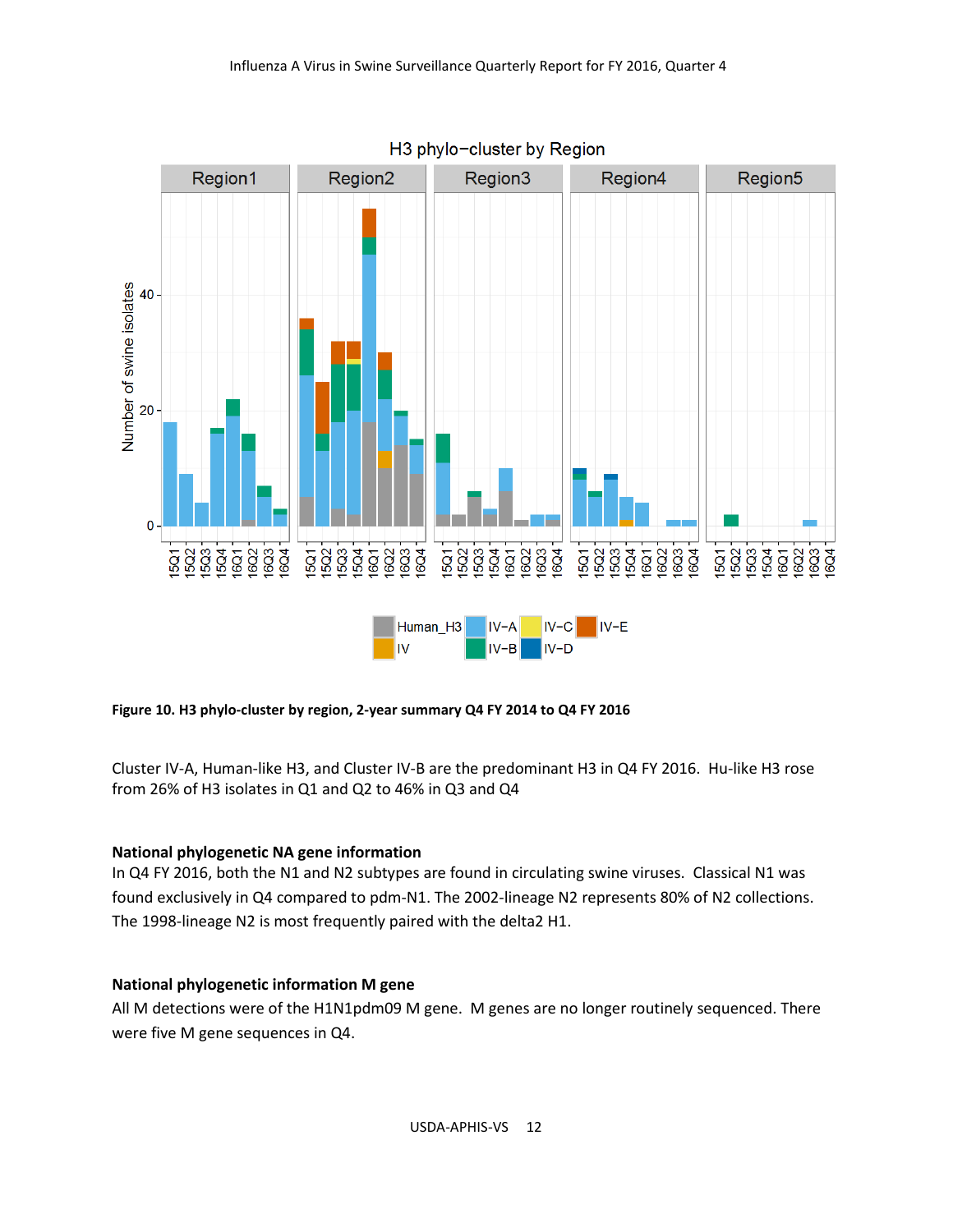## **Objective 2. Make Influenza Isolates from Swine Available for Research and Establish a Data Management System to Facilitate Genetic Analysis of these Isolates and Related Information**

A primary goal of IAV-S surveillance is to share selected virus isolates obtained from the surveillance system with public health, animal health, and academic researchers to facilitate genetic analysis and research on viruses of interest. In the fourth quarter of FY 2016, the NVSL Diagnostic Virology Laboratory provided 116 isolates to ten institutions, two governmental, three academic, and one pharmaceutical. NVSL received 165 isolates into the repository (Table 3). Table 4 reports the total number of isolates available in the repository by subtype.

| Virus isolates in the repository |       |  |  |
|----------------------------------|-------|--|--|
| <b>2016 YTD</b>                  | 1046  |  |  |
| 2015                             | 883   |  |  |
| 2014                             | 765   |  |  |
| 2013                             | 820   |  |  |
| 2012                             | 915   |  |  |
| <b>TOTAL TO DATE</b>             | 4,429 |  |  |

#### **Table 3. Virus isolates received in repository**

## **Objective 3. Select Proper Isolates for Development of Relevant Diagnostic Reagents, Updating Diagnostic Assays, and Vaccine Seed Stock Products**

USDA makes IAV-S isolates available in the public domain for further research. ARS-NADC conducts research on isolates obtained from the repository and sequences generated from the surveillance system. Genetic sequencing reported to GenBank is available for private corporations, government entities, academia, and other scientific community partners for research and vaccine strain selection and efficacy testing. NVSL and ARS staff are consulted as subject matter experts when necessary.

| isolates available through repository |       |  |  |  |
|---------------------------------------|-------|--|--|--|
| Subtyped isolates available through   |       |  |  |  |
| repository                            |       |  |  |  |
| <b>H3N2</b>                           | 1,401 |  |  |  |
| H3N1                                  | 10    |  |  |  |
| <b>H1N1</b>                           | 1,809 |  |  |  |
| <b>H1N2</b>                           | 1,651 |  |  |  |
| Mixed                                 | 297   |  |  |  |
| <b>TOTAL</b>                          | 5,168 |  |  |  |

**Table 4. Total number of subtyped isolates available through repository**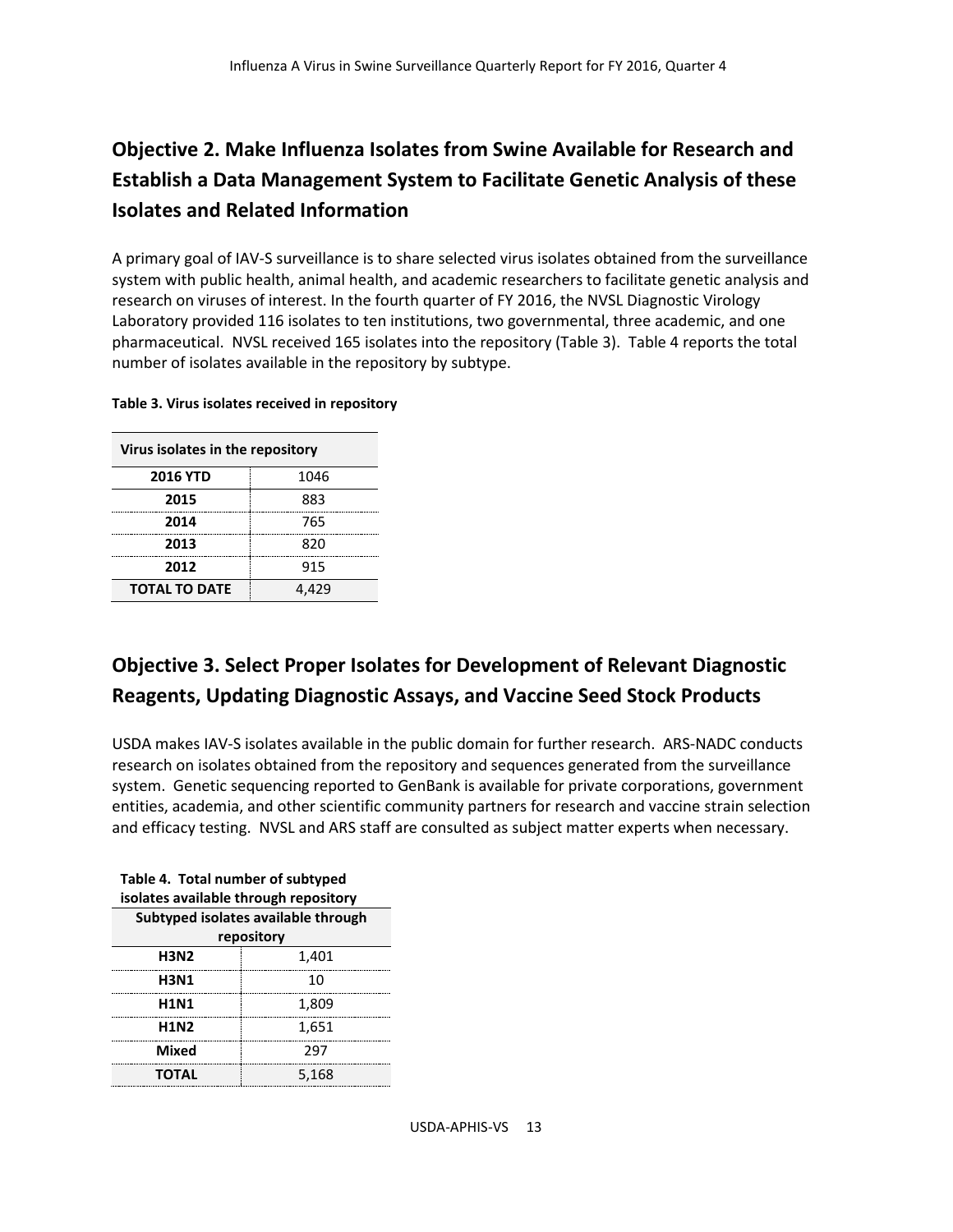### **Conclusion**

The IAV-S voluntary surveillance system continues to provide insight into the genetic makeup of circulating influenza virus in limited populations of commercial pigs. Genetic information and virus isolates are made publicly available for further research and possible vaccine strain selection and efficacy testing. Influenza A Virus in swine remains a dynamic virus with high levels of genetic variability in the hemagglutinin and neuraminidase genes.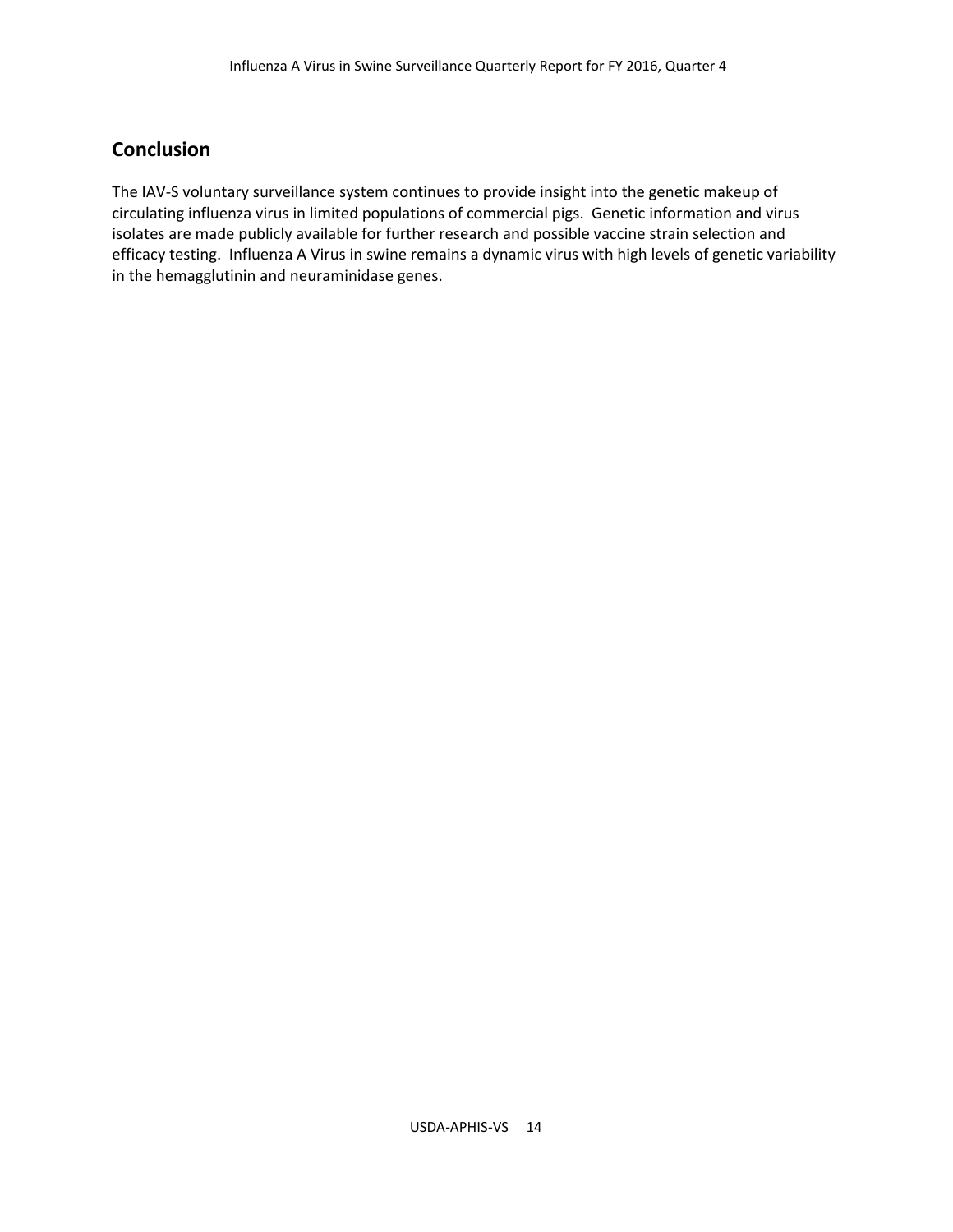### **Appendix 1. Regional Charts of HA and NA Combinations by Percentage**

The following charts present the percentages of combinations of HA and NA on the national and regional scales based on ARS-NADC phylogenetic analyses. The results are reported from October 2014 to September 2016. These "heat maps" represent the percentage of combinations by using a color gradient where a deeper gradient represents a greater percentage occurrence for a particular HA-NA combination. HA clusters are listed on the left vertical axis of the chart and NA clusters are listed on the bottom horizontal axis. Line up the HA cluster with the corresponding NA cluster to determine the percentage of occurrence of that particular combination.





**All Regions:** Total HA & NA combinations – 1,688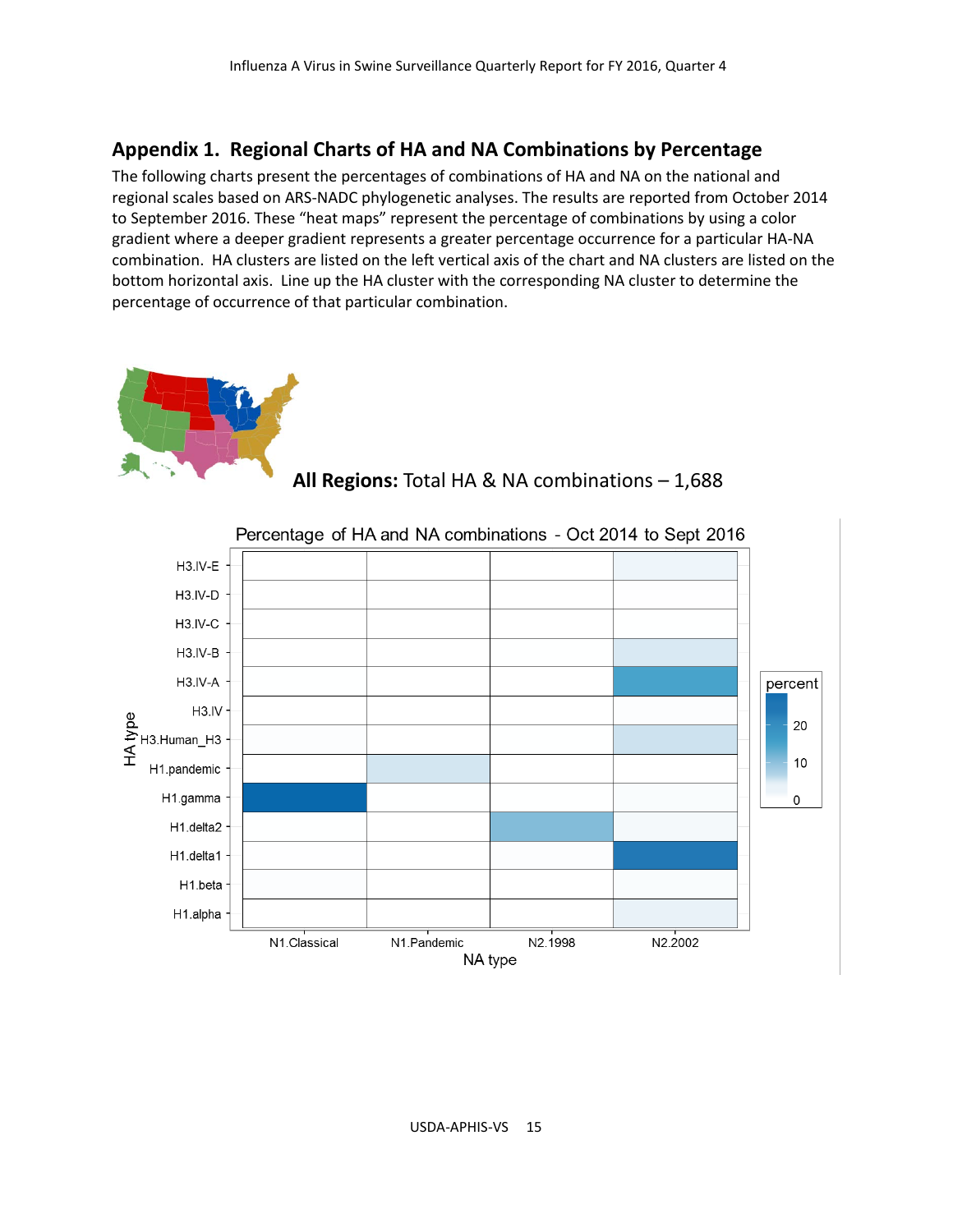

 **Region 1**: Total HA & NA combinations – 328

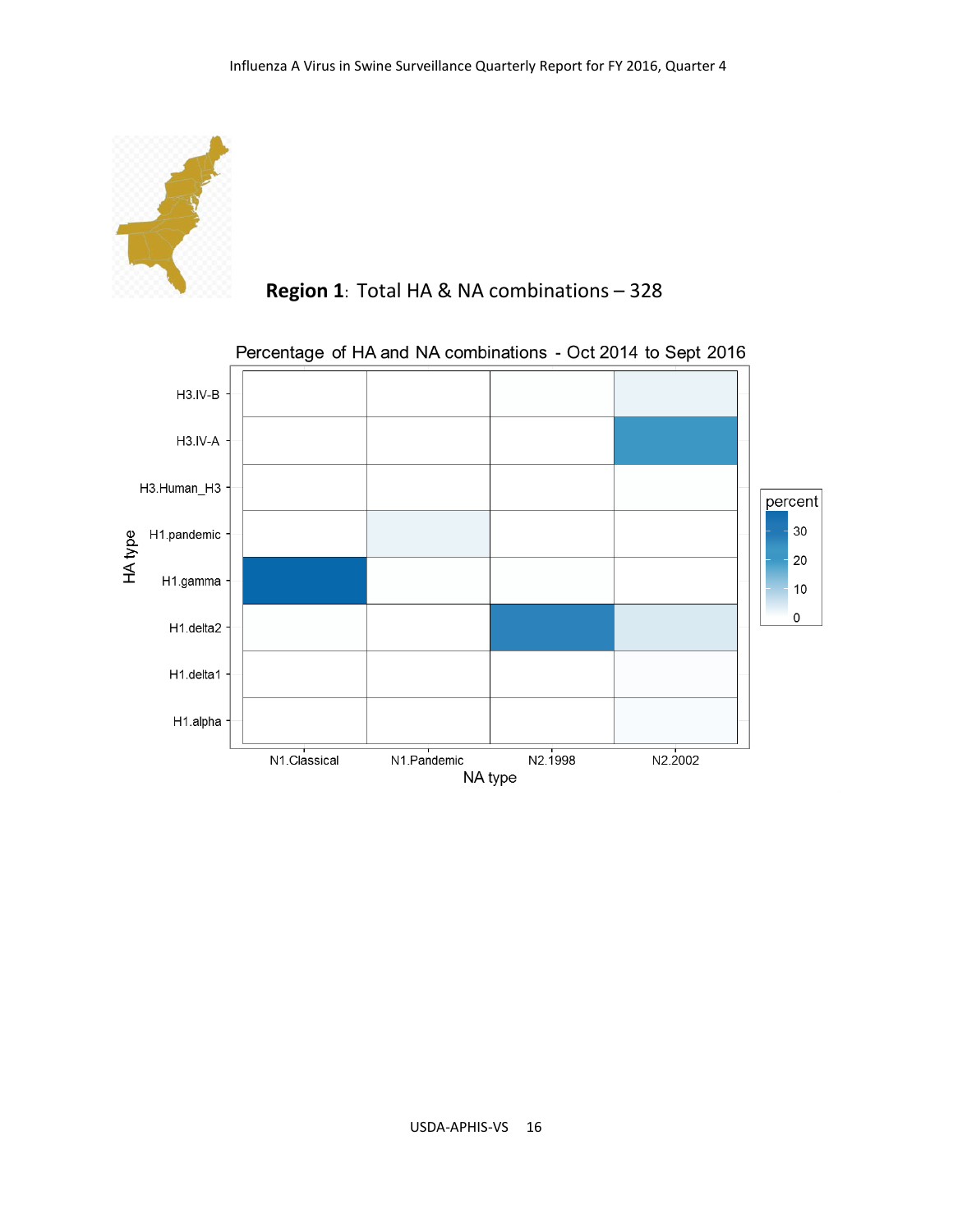



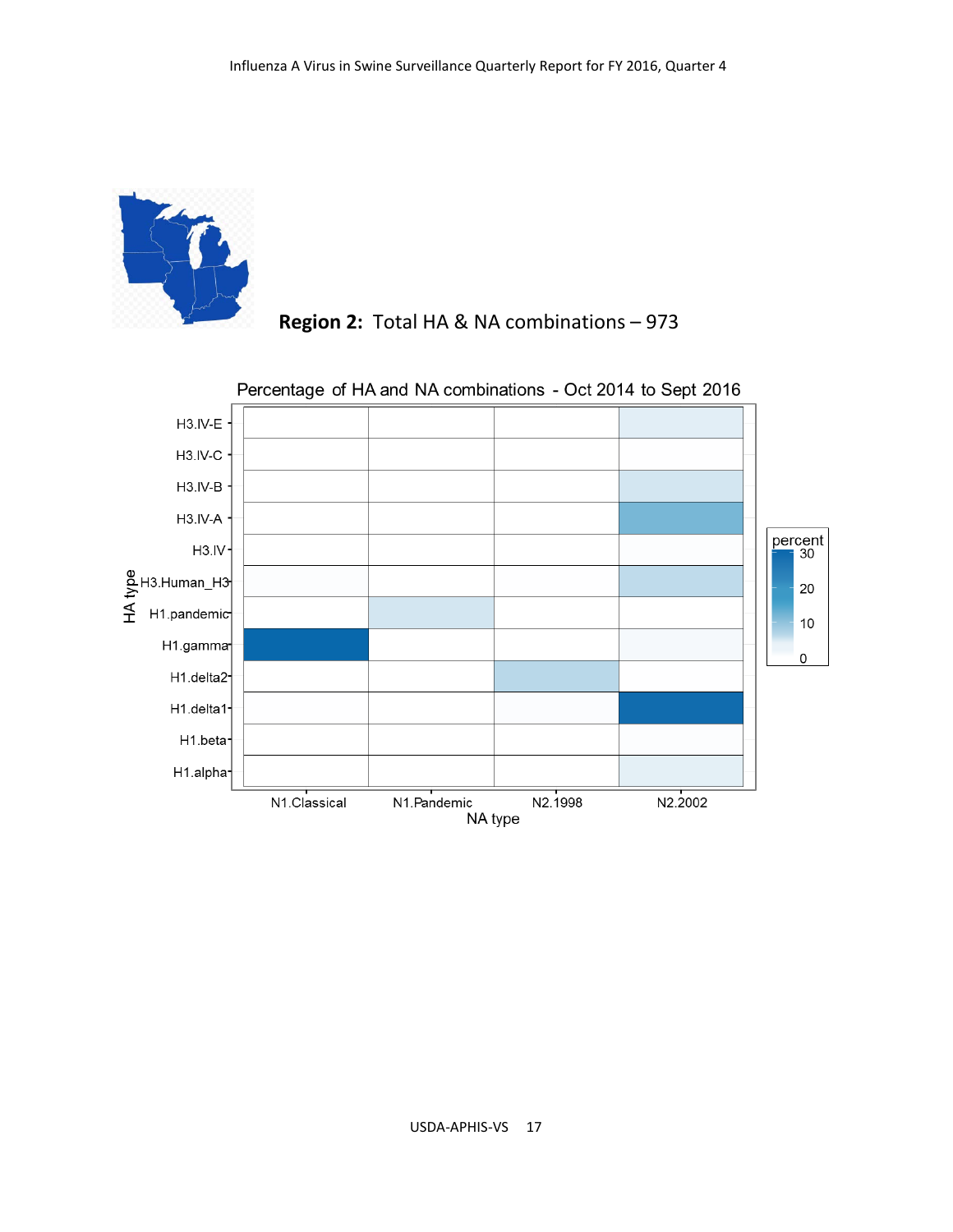

 **Region 3:** Total HA & NA combinations – 152

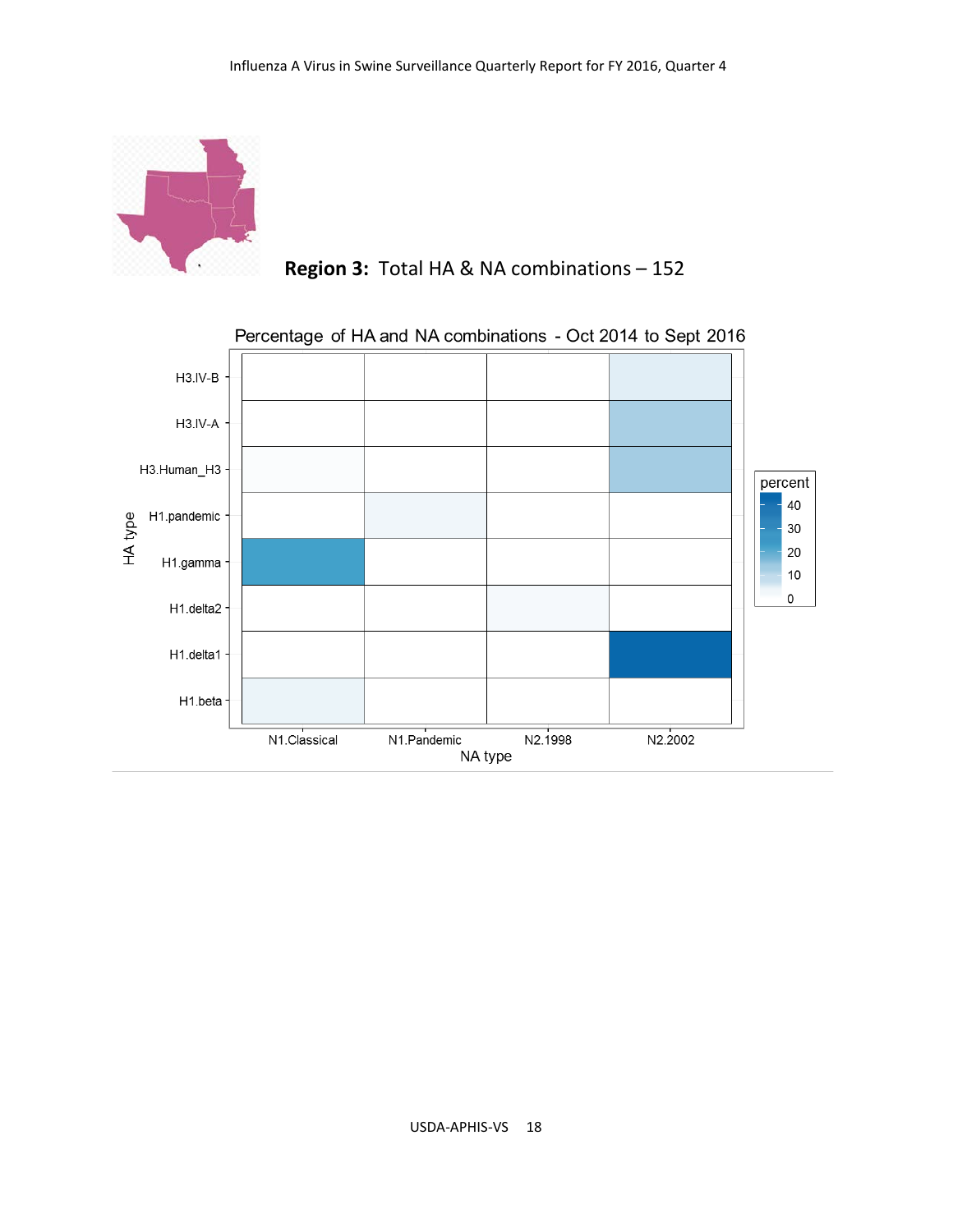



## **Region 4:** Total HA & NA combinations – 174